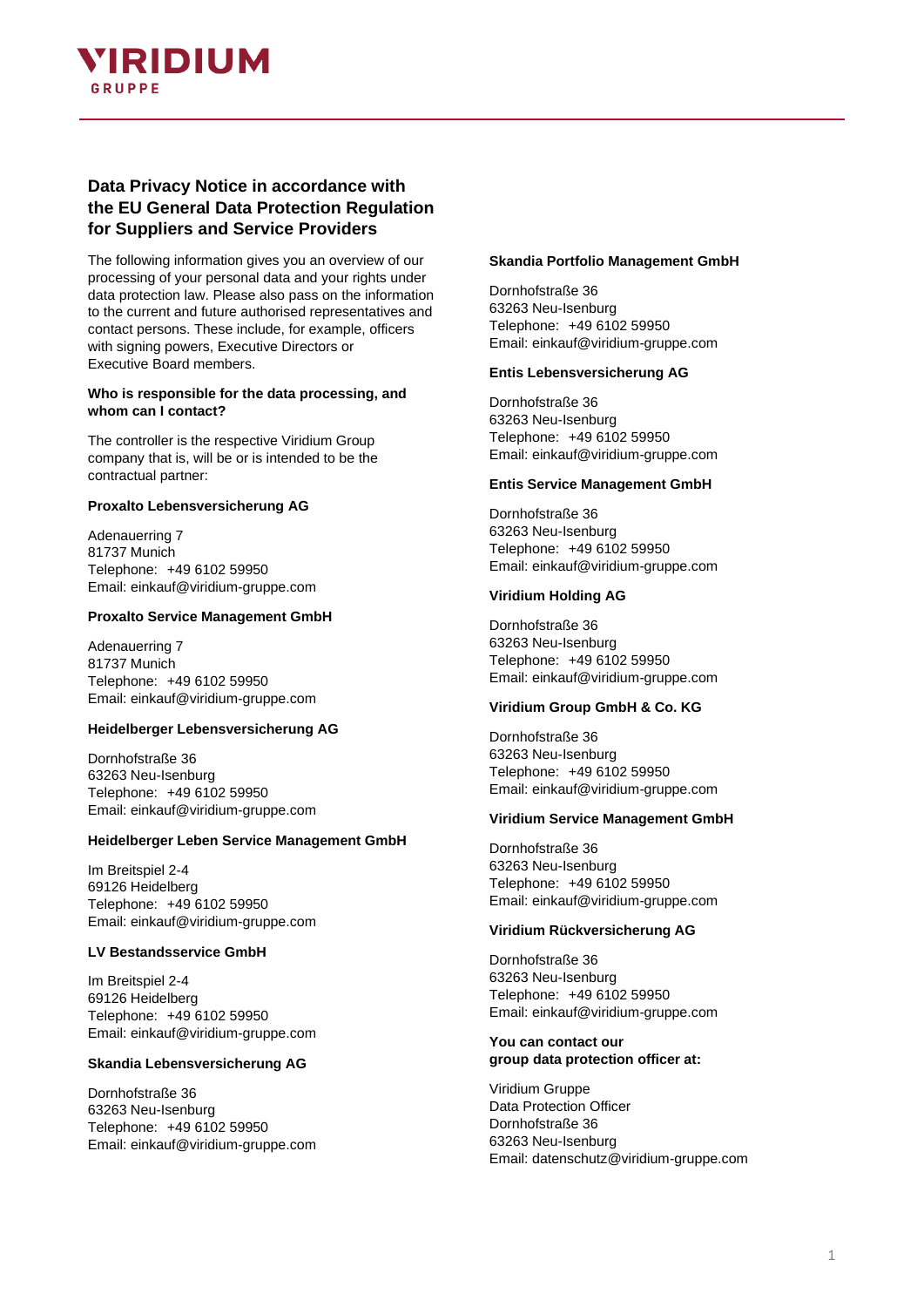# YIRIDIUM GRUPPF

## **What sources and data do we use?**

We process personal data received or collected from you in the course of our cooperation relationship. Additionally, insofar as this is necessary for the cooperation relationship, we process personal data that we are permitted to collect and process from publicly accessible sources (e.g. commercial register and register of associations, the press, media, Internet).

Relevant personal data may include personal particulars (name, address and other contact details) and authentication details (e.g. ID details). Moreover, these data may also encompass order details (e.g. payment instruction), data arising from the performance of our contractual obligations (e.g. turnover data), documentation data (e.g. excerpt from the Commercial Register), tax ID and other data comparable to the aforementioned categories.

## **What will we process your data for (purpose of the processing) and on what legal basis?**

We process personal data in keeping with the provisions of the EU General Data Protection Regulation (GDPR), the *Bundesdatenschutzgesetz* (*BDSG*) [German Federal Data Protection Act], the provisions of the *Versicherungsvertragsgesetz* (VVG) [Act on Insurance Contracts] relevant under data protection law, as well as all further applicable laws.

a.For the performance of contractual duties (Article 6 (1) b) GDPR)

The processing of data takes place for the performance of our duties arising from the respective contractual relationship, e.g. purchase, leasing, service or rental contract etc. or for taking steps on request prior to entering into a contract.

b.On the basis of statutory provisions (Article 6 (1) c) GDPR) or in the public interest (Article 6 (1) e) GDPR)

We are subject to various legal obligations and statutory requirements, e.g. commercial-law-related and tax-lawrelated retention provisions under the *Handelsgesetzbuch* [German Commercial Code] and the *Abgabenordnung* [German Tax Code], The purposes of the processing include, among others, the performance of monitoring and reporting duties under tax law, as well as risk evaluation and risk management at the company and within the Group.

c.In the context of the balancing of interests (Article 6 (1) f) GDPR)

Where necessary, we shall process your data beyond the actual performance of the contract in order to protect our legitimate interests or those of third parties.

## Examples:

- assertion of legal claims and defence in the event of legal disputes,
- safeguarding IT security and IT operations,
- preventing and clearing up criminal offences,
- obtaining advice from, and exchanging data with, credit reference agencies for ascertaining credit and/or default risks,
- measures for securing buildings and installations (e.g. access control systems),
- CCTV for protecting the right to enforce house rules (cf. also Section 4 *BDSG*).

d.On the basis of your consent (Article 6 (1) a) GDPR)

Where you have given us your consent to the processing of personal data for certain purposes (e.g. supplier applications), this processing is lawful on the basis of your consent. Consent given may be revoked at any time. This also applies to the revocation of declarations of consent issued to us before the EU General Data Protection Regulation entered into force, i.e. before 25 May 2018. The revocation of consent shall only have effect for the future and shall not affect the legitimacy of the data processed up to the time of revocation.

## **Who will receive my data?**

Within the respective Viridium Group company that will become, or is intended to become, the contractual partner, access to your data will be given to those entities that need these data for the performance of our contractual and statutory duties. Intra-Group and external service providers and agents used by us may also receive data for these purposes. These include, for example, companies in the categories: IT services, payment transactions, printing services, telecommunication, account settlement, payment collection, advising.

Regarding the passing-on of data to further recipients outside of our company, it is to be noted that we pass on personal data only to the extent necessary and only in compliance with the applicable provisions relating to data protection. As a rule, we are only permitted to pass on personal data of our suppliers if statutory provisions necessitate this, the data subject has consented thereto, or we are in some other way authorised to pass on the data. Subject to these prerequisites, recipients of personal data may include, for example:

- public entities and institutions (e.g. tax authorities, prosecution authorities),
- other companies or comparable organisations (e.g. credit reference agencies) to whom we transfer personal data in order to carry out the business relationship with you,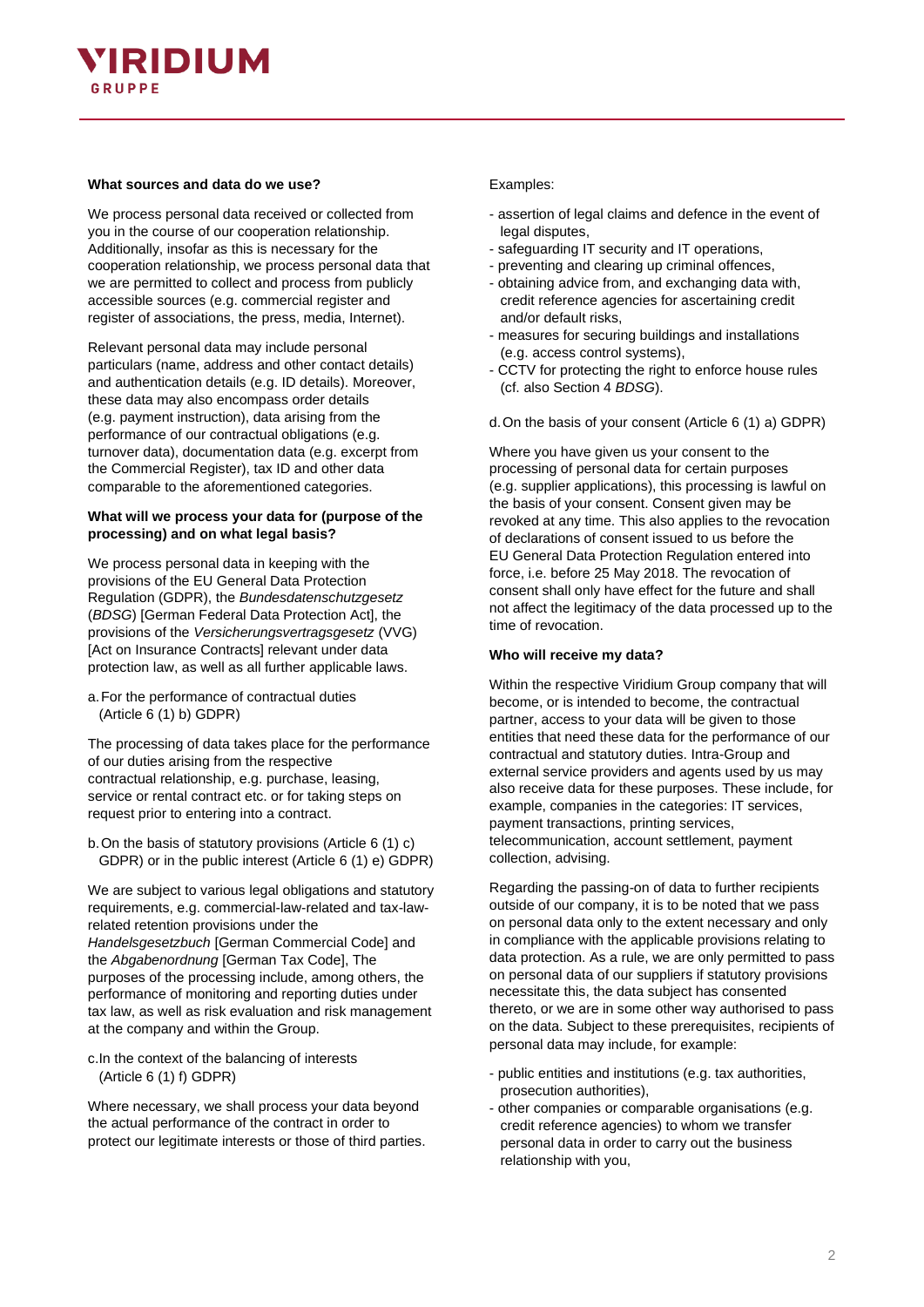

- other Group companies or divisions of our Group that centrally perform certain data processing tasks for the affiliates in the Group,

- service providers that we use within the framework of commissioned processing relationships.

Further data recipients may include entities in respect of which you have given us your consent to the transfer of data, or in respect of which you have released us from data secrecy according to agreement or consent, or to which we are authorised to pass on personal data on the basis of a balancing of interests.

### **Will data be passed on to a third country or to an international organisation?**

No personal data are actively transferred to a third country outside of the European Union or to an international organisation. If we transfer personal data to service providers outside of the European Economic Area (EEA), we shall do so only insofar as an adequate level of data protection has been confirmed to the third country by the EU Commission, or other adequate data protection safeguards (e.g. binding internal data protection rules or EU standard contractual clauses) are in place.

### **How long will my data be stored for?**

We process and store your personal data as long as necessary for the performance of our contractual and statutory duties. In this respect, it is to be noted that our business relationship may be a continuing obligation intended to last for years.

If the data are no longer necessary for the performance of contractual or statutory duties, these data will normally be erased unless continued processing thereof – for a limited period – is necessary for the following purposes:

- Performance of retention duties under commercial law and tax law, which may ensue from, for example: the *Handelsgesetzbuch* (HGB) [German Commercial Code], *Abgabenordnung* (AO) [German Tax Code]. Retention periods and/or documentation periods of ordinarily up to ten years are prescribed thereunder.
- Preservation of evidence in the context of the statutory provisions concerning the limitation of claims. These limitation periods may be up to 30 years according to Sections 195 et seqq. *Bürgerliches Gesetzbuch* (BGB) [German Civil Code], but the normal limitation period is three years.

### **What data protection rights do I have?**

Every data subject has the right of access under Article 15 GDPR, the right to rectification under Article 16 GDPR, the right to erasure under Article 17 GDPR, the right to restriction of processing under Article 18 GDPR, the right to object under Article 21 GDPR and

the right to data portability under Article 20 GDPR. The right of access and the right to erasure are subject to the restrictions under Sections 34 and 35 *BDSG*. Furthermore, you have a right to lodge a complaint with a relevant data protection supervisory authority (Article 77 GDPR in conjunction with Section 19 *BDSG*).

You can revoke at any time the consent you have given us regarding the processing of personal data. This also applies to the revocation of declarations of consent issued to us before the GDPR entered into force, i.e. before 25 May 2018. Please note that revocation will only be effective for the future. It shall not affect any processing carried out prior to revocation.

### **Am I obliged to provide data?**

In the context of our business relationship, it is essential that you provide the personal data necessary for establishing, carrying out and discontinuing a business relationship and for performing the contractual duties relating thereto, or the personal data that we are legally obliged to collect. Without these data, we shall ordinarily not be in a position to enter into, carry out and discontinue a contract with you.

### **To what extent does automatic decision-making and profiling take place?**

As a rule, we shall not use fully automated decisionmaking, as set out in Article 22 GDPR, for establishing and carrying out the business relationship. If we use these methods in individual cases (e.g. when evaluating suppliers), we shall separately inform you of this and your rights in this connection, insofar as this is legally stipulated.